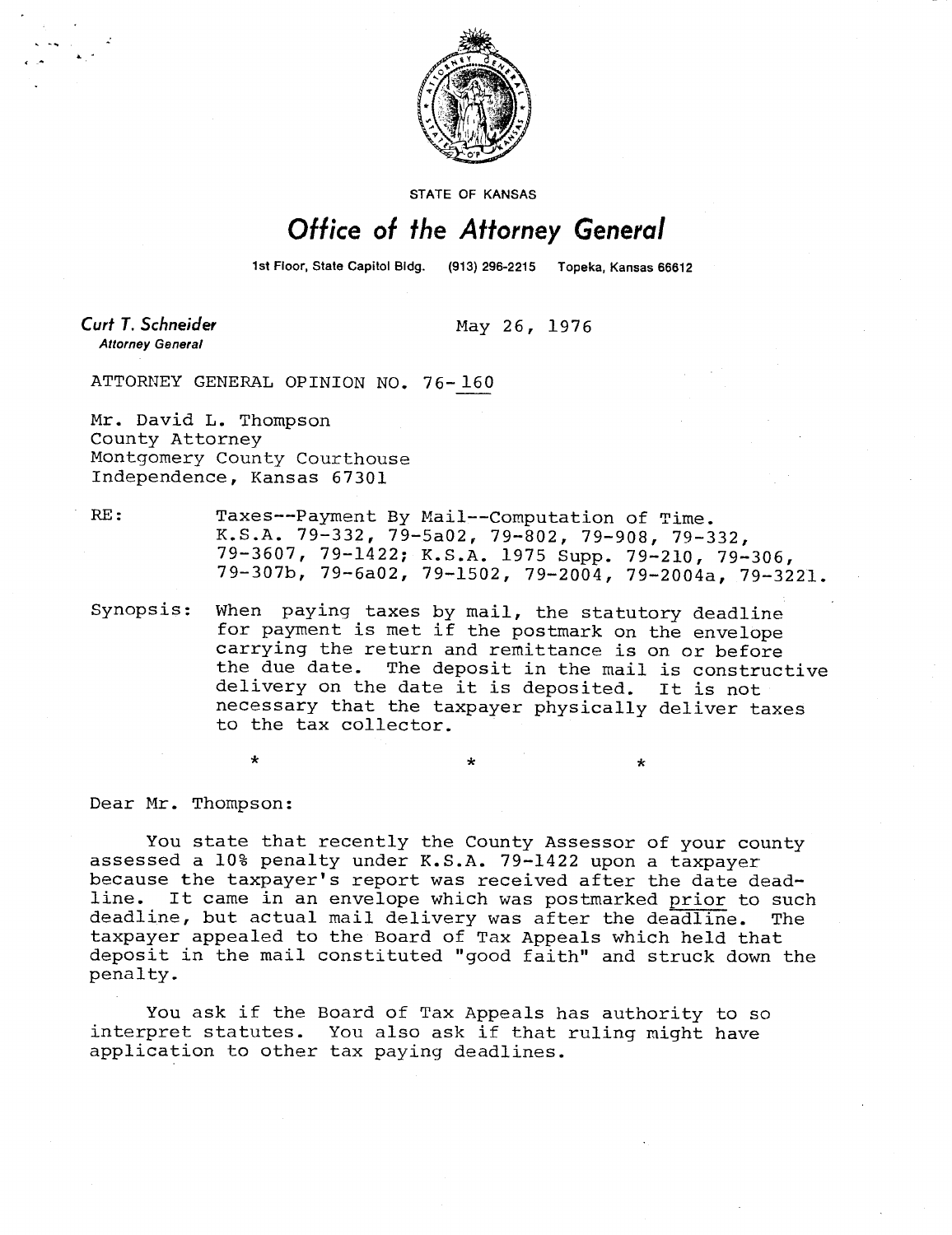Mr. David L. Thompson May 26, 1976 Page 2

When tax returns are not filed on or before the statutory deadline, penalties are mandatory, and the Board of Tax Appeals has no jurisdiction to abate the penalty. Walkemeyer v. Stevens County Oil & Gas Co., 205 Kan. 486, 492, 470 P.2d 730 (1970).

However, in Walkemeyer there was no question about timely filing. The return was physically filed on April 11, when the due date in the statute was April 1. There was nothing in that case about mailing, nor evidence of an earlier attempt to file.

Here the question is whether a taxpayer, by mailing his return and remittance in payment of taxes in an envelope postmarked on or before the statutory due date, is in compliance with tax laws setting deadlines for the "filing" of returns.

It is our opinion that the decision of the Board of Tax Appeals was proper and that the principal should be applied generally to all tax payment statutes.

First, we must distinguish between "filing" necessary papers with the Court under K.S.A. 1975 Supp. 60-205(e), and the service by mail under K.S.A. 60-206(e). City of Overland Park v. Nikias, 209 Kan. 643, 498 P.2d 56 (1972) has held:

> "The legislature employed the phrase 'by filing a notice of appeal'. The word 'file' contemplates the deposit of a writing with the proper official. (State v. Heth, 60 Kan. 560, 57 Pac. 108; Rathburn v. Hamilton, 53 Kan. 470, 37 Pac. 20.) See also K.S.A. 60-205(e)." (P. 647)

The timely filing of papers with a Court is jurisdictional in nature. Only penalty and interest is involved for failure to. file timely a tax return.

There is this rather broad statute pertaining strictly to a party doing a required act within a prescribed period, and the doing of such act is permissible by mail, "three (3) days shall be added to the prescribed period." K.S.A. 60-206(e). The Kansas Supreme Court has liberally construed this subsection:

a) In construing compliance by mailing of a petition for review of a Kansas Corporation Comm. order, the Kansas Supreme Court cited K.S.A. 60-205(b) and 60-206(e) and said: "Receipt by mail may take one day or may take five days for service by mail, but three days additional time is to be allowed in all cases." Wheat State Telephone Co. v. State Corporation Commission, 195 Kan. 268, 272, 403 P.2d 1019 (1965).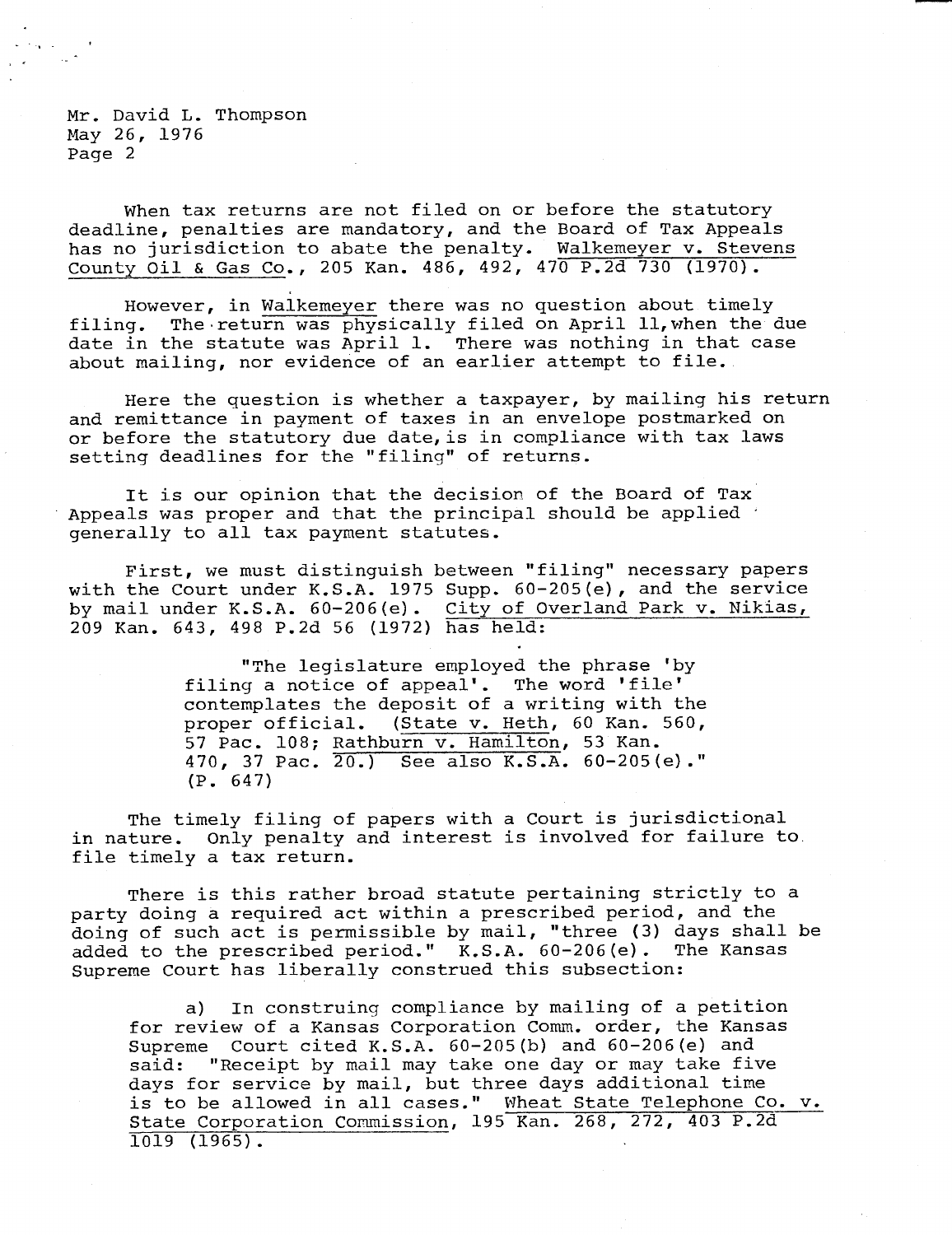Mr. David L. Thompson May 26, 1976 Page 3

> b) Service of a transcript, allowed to be done by mail, makes the additional three day period provided in K.S.A. 60-206 applicable: "We do feel that allowing an additional three days where material is delivered by mail will not unduly slow the wheels of justice..." State v. Nelson, 208 Kan. 404, 406, (1972). But, to show its liberal construction of K.S.A. 60-206, the Court further said: "While in some cases three days may be more than ample, we can take judicial notice that such a period will in many instances be a wholly inadequate allowance for a piece of mail, posted late in the day, to reach its destination. Counsel faced with a deadline should not be unnecessarily penalized by that delay." (P. 406) (Emphasis added)

c) Compliance with statutory deadline in filing an application for review of an experience rating by the Department of Labor was being considered by the Supreme Court. Neither the petition nor the envelope disclosed a date, but in the body of the petition it stated that "it was mailed January 18, 1972". The hearing officer had found "So I think we can safely assume here that it was filed, it was a timely filed appeal". This last line was emphasized by the Kansas Supreme Court, when it reversed the district court and the Labor Commissioner for dismissing the appeal because there was no showing of a timely mailing of notice. Bill George Chrysler-Plymouth, Inc. v. Carlton, 216 Kan. 365, 367, 532 P.2d 1351 (1975).

Where a person is required by statute to do an act or take some procedure within a prescribed period after service of notice or paper upon him by mail, such person may comply by return mail and three days will be added to the prescribed period. K.S.A. 60-206(e). The Kansas Supreme Court has applied this very general Rule of Civil Procedure to a number of situations and has evidenced a very liberal attitude, together with the acceptance of any evidence that a citizen has acted in good faith. In the last case above cited, the Court took the citizen's word that he timely mailed a paper, when that word was accepted by a hearing officer. Further, the Court has expressed a feeling that a person should not be unnecessarily penalized by a delay in mail delivery, when mailing is allowed.

Mailing is allowed in the filing of tax returns. In ad valorem and income tax, and in several of the excise taxes, the collecting officer mails the form return to the taxpayer, with notice and